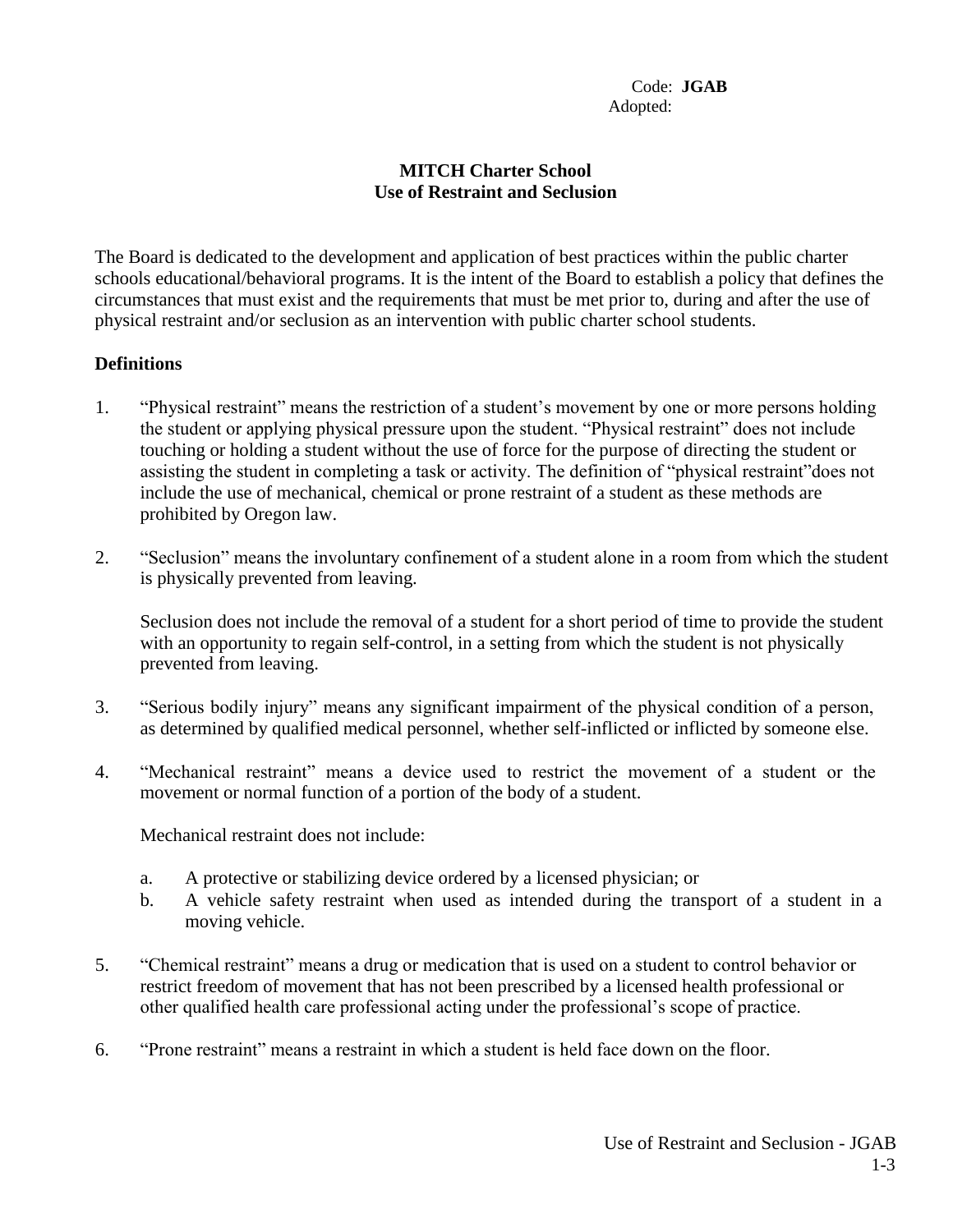The use of physical restraint and/or seclusion is only permitted as a part of a behavioral support plan when other less restrictive interventions would not be effective and the student's behavior poses a threat of imminent, serious physical harm to the student or others.

Except in the case of an emergency, only staff current in the required training in accordance with the public charter schools designated physical restraint and seclusion training program will implement physical restraint or seclusion with a student. In an emergency, physical restraint or seclusion may also be used by a school administrator, teacher or other school employee as necessary when the student's behavior imposes a reasonable threat of imminent, serious bodily injury to the student or to others. The use of physical restraint or seclusion under these circumstances is only allowed so long as the student's behavior poses a threat of imminent, serious physical harm to themselves, or to others. Any student being restrained or secluded within the scope of the public charter school program whether in an emergency or as a part of a plan shall be constantly monitored by staff for the duration of the intervention. Any room used for seclusion of a student must meet the standards as outlined in OAR 581-021-0568.

The public charter school shall utilize a training program approved by the Department of Education of physical restraint and seclusion for use by the public charter school staff. As required by state regulation, the selected program shall include: behavioral support, prevention, de-escalation and crisis response techniques. Any program selected by the public charter school must be in compliance with state and federal law with respect to the use of physical restraint and/or seclusion.

An annual review of the use of physical restraint and seclusion during the preceding school year shall be completed and submitted to the Superintendent of Public Instruction to ensure compliance with public charter school policies and procedures. The results of the annual review shall be documented and shall include at a minimum:

- 7. The total number of incidents of physical restraint;
- 8. The total number of incidents of seclusion;
- 9. The total number of seclusions in a locked room;
- 10. The total number of students placed in physical restraint;
- 11. The total number of student placed in seclusion;
- 12. The total number of incidents that resulted in injuries or death to students or personnel as a result of the use of physical restraint or seclusion;
- 13. The total number of students placed in physical restraint and/or seclusion more than 10 times in a school year and an explanation of what steps have been taken by the public charter school to decrease the use of physical restraint and seclusion for each student;
- 14. The total number of physical restraint and seclusion incidents carried out by untrained individuals;
- 15. The demographic characteristics of all students upon whom physical restraint and/or seclusion was imposed;